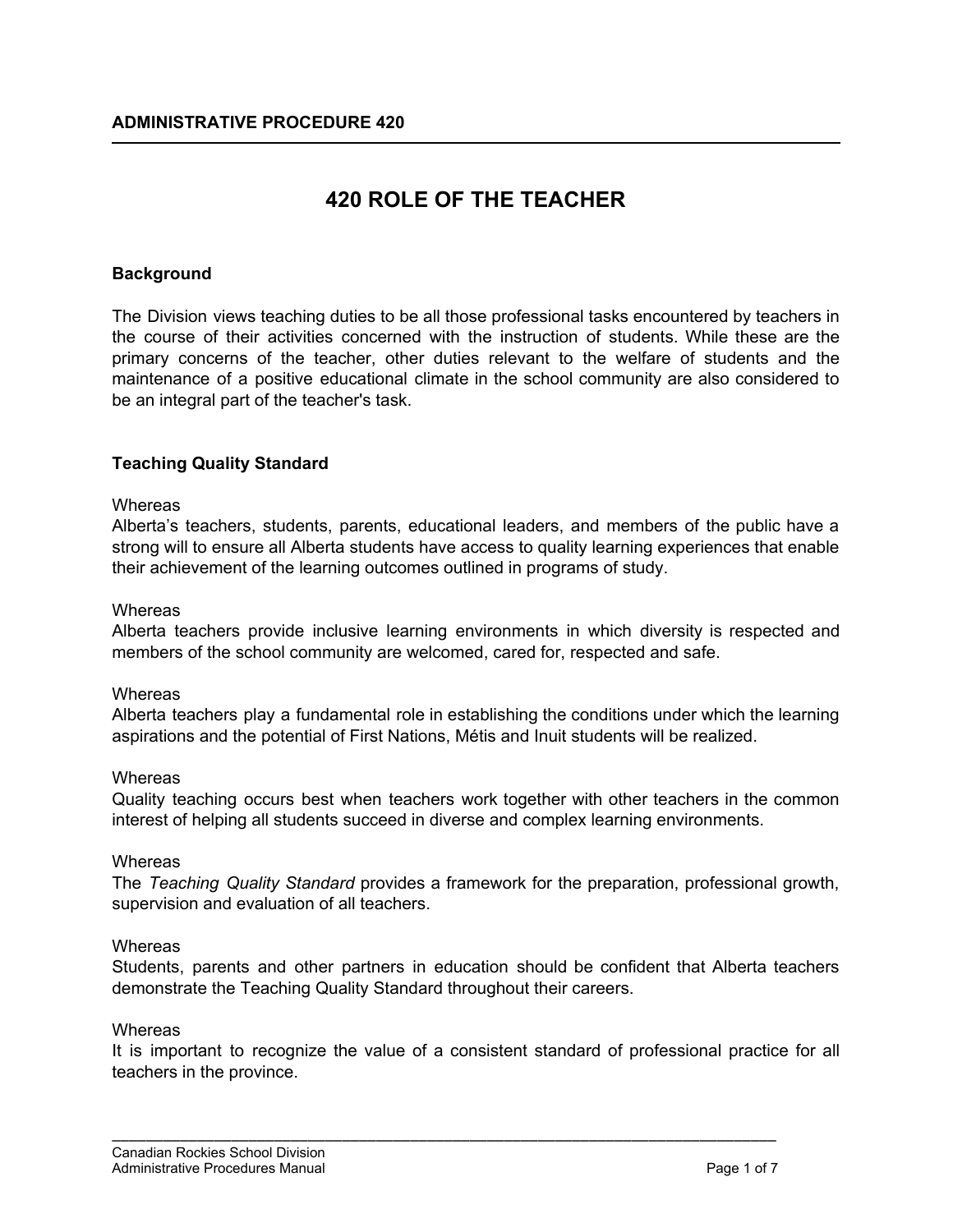## **In the context of this document:**

## **Competency**

means an interrelated set of knowledge, skills and attitudes, developed over time and drawn upon and applied to a particular teaching context in order to support optimum student learning as required by the Teaching Quality Standard;

## **Inclusive learning environment**

means a classroom, school, on-line learning environment or other educational setting structured to anticipate, value and respond to the diverse strengths and needs of all learners;

## **Indicators**

means actions that are likely to lead to the achievement of a competency and which, together with the competency, are measurable and observable;

## **Local community**

means community members who have an interest in education and the school, including neighbouring Métis settlements, First Nations and other members of the public;

## **School authority**

means a public school board, separate school board, Francophone regional authority, charter school operator or accredited private school operator;

## **School community**

means students, teachers and other school staff members, parents/guardians and school council members;

## **School council**

means a school council established under *The Education Act,* or a parent advisory council established under the Private Schools Regulation;

## **Student**

means, for the purpose of this standard, an individual enrolled in a school or required by law to attend, and includes a child younger than 6 years of age who is enrolled in an early childhood services program;

## **Teacher**

means an individual who holds a certificate of qualification as a teacher issued under *The Education Act.*

## **The Teaching Quality Standard**

Quality teaching occurs when the teacher's ongoing analysis of the context, and the teacher's decisions about which pedagogical knowledge and abilities to apply, result in optimum learning for all students.

All Alberta teachers are expected to meet the Teaching Quality Standard throughout their careers. In any given context, reasoned professional judgment must be used to determine whether the Teaching Quality Standard is being met.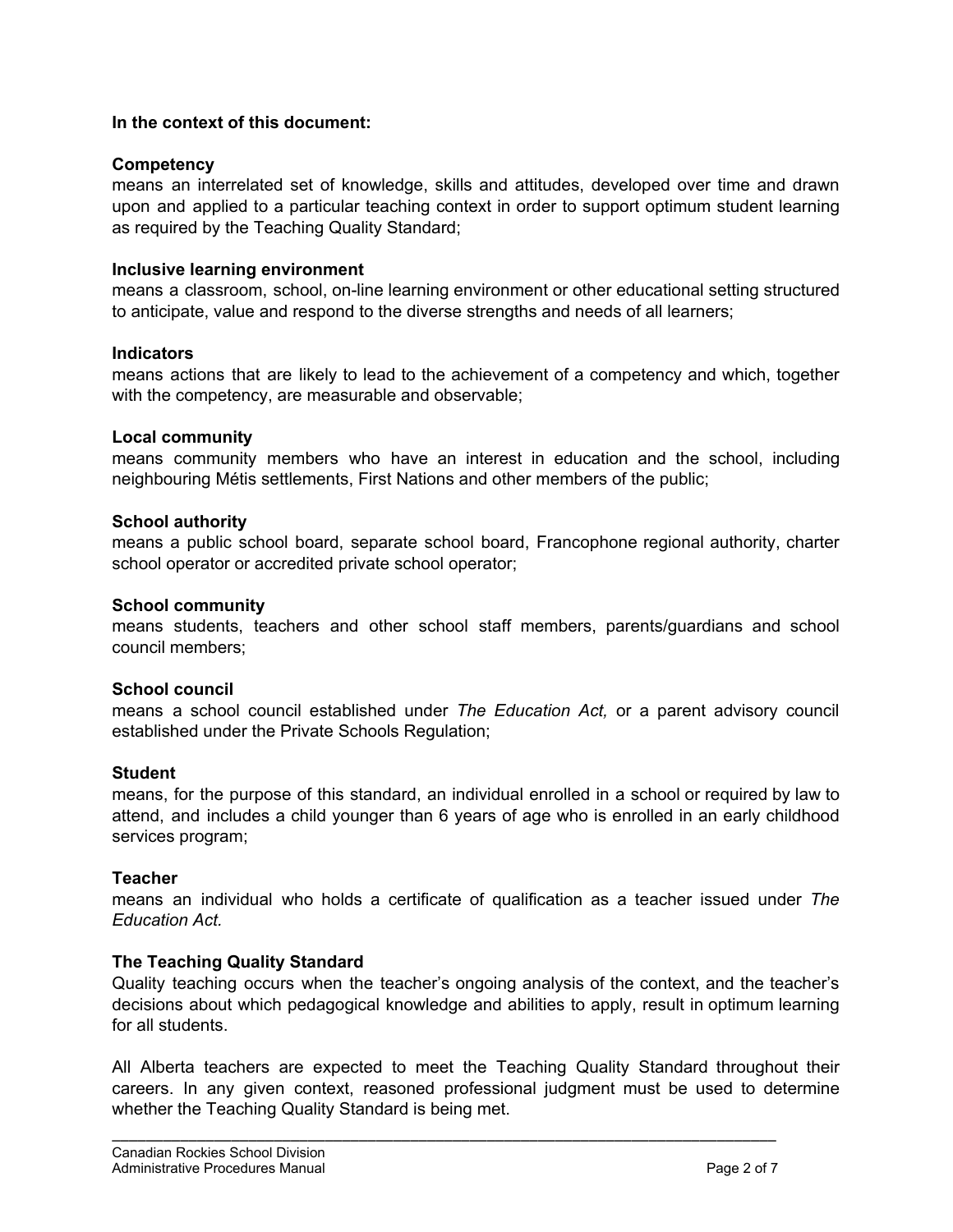The Teaching Quality Standard is described by the following competencies and indicators:

# **1. Fostering Effective Relationships**

A teacher builds positive and productive relationships with students, parents/guardians, peers and others in the school and local community to support student learning. Achievement of this competency is demonstrated by indicators such as:

- a. acting consistently with fairness, respect and integrity;
- b. demonstrating empathy and a genuine caring for others;
- c. providing culturally appropriate and meaningful opportunities for students and for parents/guardians, as partners in education, to support student learning;
- d. inviting First Nations, Métis and Inuit parents/ guardians, Elders/knowledge keepers, cultural advisors and local community members into the school and classroom;
- e. collaborating with community service professionals, including mental health, social services, justice, health and law enforcement; and
- f. honouring cultural diversity and promoting intercultural understanding.

# 2. **Engaging in Career-Long Learning**

A teacher engages in career-long professional learning and ongoing critical reflection to improve teaching and learning. Achievement of this competency is demonstrated by indicators such as:

- a. collaborating with other teachers to build personal and collective professional capacities and expertise;
- b. actively seeking out feedback to enhance teaching practice;
- c. building capacity to support student success in inclusive, welcoming, caring, respectful and safe learning environments;
- d. seeking, critically reviewing and applying educational research to improve practice;
- e. enhancing understanding of First Nations, Métis and Inuit worldviews, cultural beliefs, languages and values; and
- f. maintaining an awareness of emerging technologies to enhance knowledge and inform practice.

\_\_\_\_\_\_\_\_\_\_\_\_\_\_\_\_\_\_\_\_\_\_\_\_\_\_\_\_\_\_\_\_\_\_\_\_\_\_\_\_\_\_\_\_\_\_\_\_\_\_\_\_\_\_\_\_\_\_\_\_\_\_\_\_\_\_\_\_\_\_\_\_\_\_\_\_\_\_

# 3. **Demonstrating a Professional Body of Knowledge**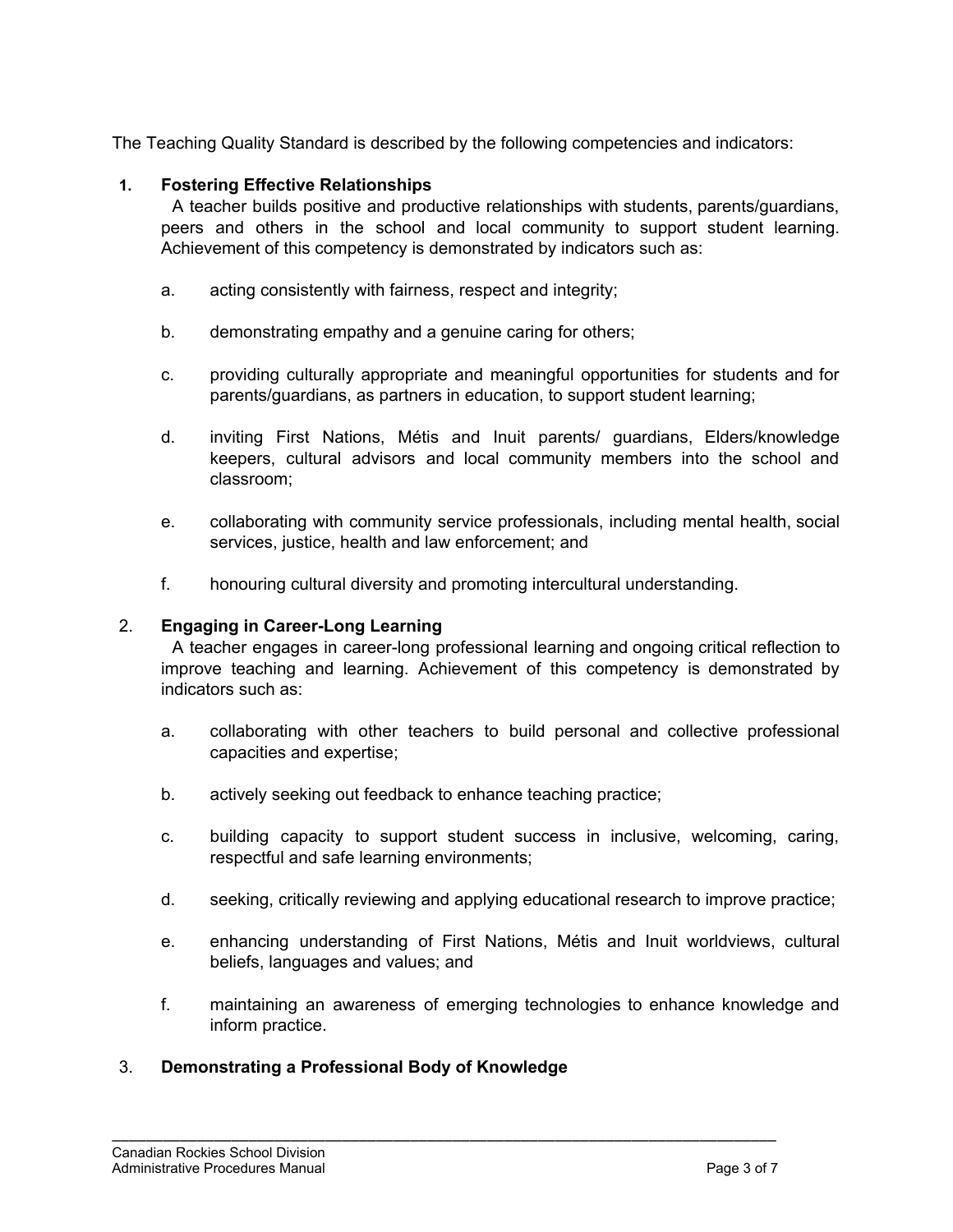A teacher applies a current and comprehensive repertoire of effective planning, instruction, and assessment practices to meet the learning needs of every student. Achievement of this competency is demonstrated by indicators such as:

- a. planning and designing learning activities that:
	- i. address the learning outcomes outlined in programs of study;
	- ii. reflect short, medium and long range planning;
	- iii. incorporate a range of instructional strategies, including the appropriate use(s) of digital technology, according to the context, content, desired outcomes and the learning needs of students;
	- iv. ensure that all students continuously develop skills in literacy and numeracy;
	- v. communicate high expectations for all students;
	- vi. foster student understanding of the link between the activity and the intended learning outcomes;
	- vii. consider relevant local, provincial, national and international contexts and issues;
	- viii. are varied, engaging and relevant to students;
	- ix. build student capacity for collaboration;
	- x. incorporate digital technology and resources, as appropriate, to build student capacity for:
		- acquiring, applying and creating new knowledge;
		- communicating and collaborating with others,
		- critical-thinking; and
		- accessing, interpreting and evaluating information from diverse sources;
	- xi. consider student variables, including:
		- demographics, e.g. age, gender, ethnicity, religion;
		- social and economic factors;
		- maturity;
		- relationships amongst students;
		- prior knowledge and learning;
		- cultural and linguistic background;
		- second language learning;
		- health and well-being;
		- emotional and mental health; and

\_\_\_\_\_\_\_\_\_\_\_\_\_\_\_\_\_\_\_\_\_\_\_\_\_\_\_\_\_\_\_\_\_\_\_\_\_\_\_\_\_\_\_\_\_\_\_\_\_\_\_\_\_\_\_\_\_\_\_\_\_\_\_\_\_\_\_\_\_\_\_\_\_\_\_\_\_\_

● physical, social and cognitive ability;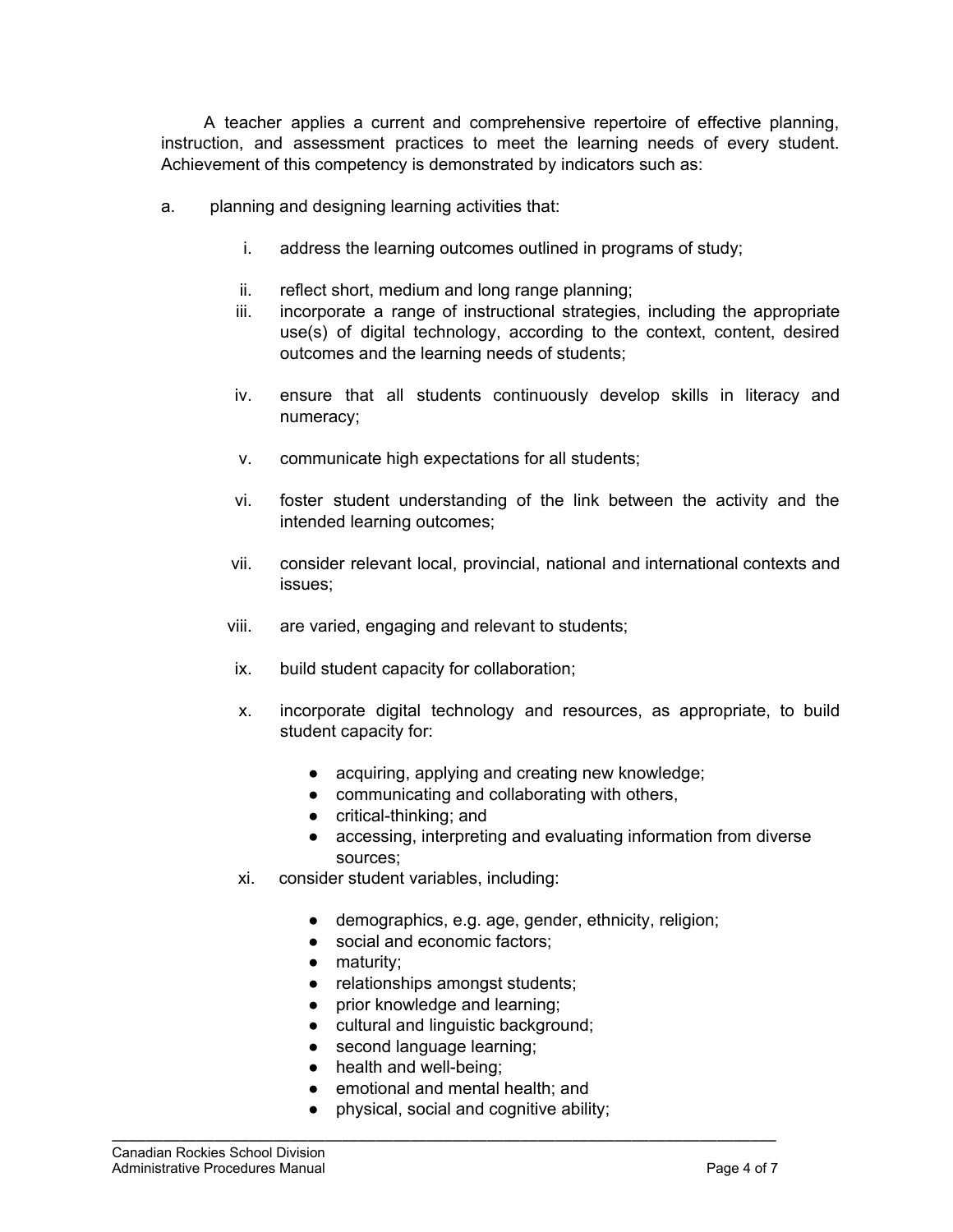- b. using instructional strategies to engage students in meaningful learning activities, based on:
	- i. specialized knowledge of the subject areas they teach;
	- ii. an understanding of students' backgrounds, prior knowledge and experiences;
	- iii. a knowledge of how students develop as learners;
- c. applying student assessment and evaluation practices that:
	- i. accurately reflect the learner outcomes within the programs of study;
	- ii. generate evidence of student learning to inform teaching practice through a balance of formative and summative assessment experiences;
	- iii. provide a variety of methods through which students can demonstrate their achievement of the learning outcomes;
	- iv. provide accurate, constructive and timely feedback on student learning; and
	- v. support the use of reasoned judgment about the evidence used to determine and report the level of student learning.

# 4. **Establishing Inclusive Learning Environments**

A teacher establishes, promotes and sustains inclusive learning environments where diversity is embraced and every student is welcomed, cared for, respected and safe. Achievement of this competency is demonstrated by indicators such as:

- a. fostering in the school community equality and respect with regard to rights as provided for in the Alberta Human Rights Act and the Canadian Charter of Rights and Freedoms;
- b. using appropriate universal and targeted strategies and supports to address students' strengths, learning challenges and areas for growth;
- c. communicating a philosophy of education affirming that every student can learn and be successful;
- d. being aware of and facilitating responses to the emotional and mental health needs of students;
- e. recognizing and responding to specific learning needs of individual or small groups of students and, when needed, collaborating with service providers and other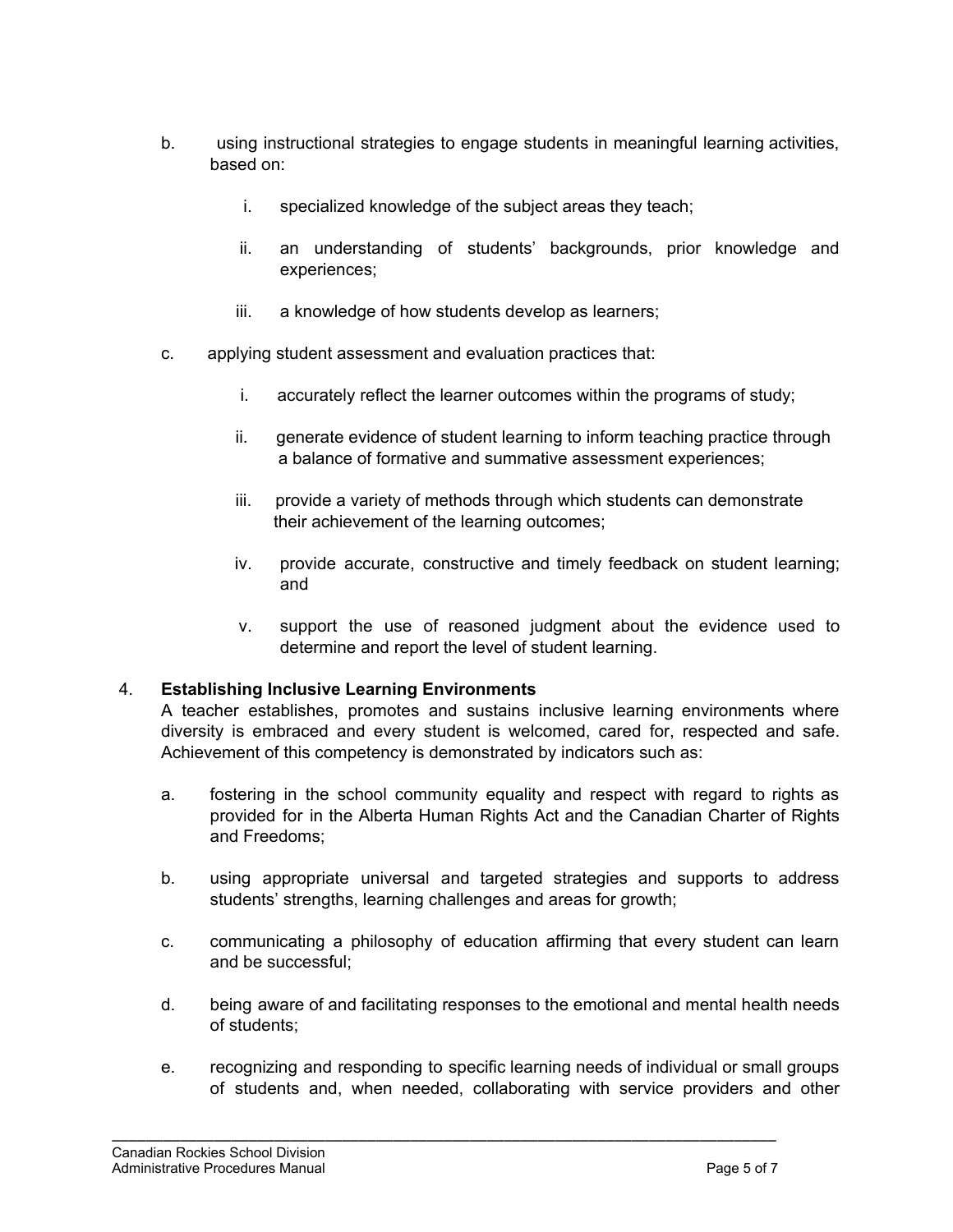specialists to design and provide targeted and specialized supports to enable achievement of the learning outcomes;

- f. employing classroom management strategies that promote positive, engaging learning environments;
- g. incorporating students' personal and cultural strengths into teaching and learning; and
- h. providing opportunities for student leadership.
- 5. **Applying Foundational Knowledge about First Nations, Métis and Inuit** A teacher develops and applies foundational knowledge about First Nations, Métis and Inuit for the benefit of all students. Achievement of this competency is demonstrated by indicators such as:
	- a. understanding the historical, social, economic, and political implications of:
		- i. treaties and agreements with First Nations;
		- ii. legislation and agreements negotiated with Métis; and
		- iii. residential schools and their legacy;
	- b. supporting student achievement by engaging in collaborative, whole school approaches to capacity building in First Nations, Métis and Inuit education;
	- c. using the programs of study to provide opportunities for all students to develop a knowledge and understanding of, and respect for, the histories, cultures, languages, contributions, perspectives, experiences and contemporary contexts of First Nations, Métis and Inuit; and
	- d. supporting the learning experiences of all students by using resources that accurately reflect and demonstrate the strength and diversity of First Nations, Métis and Inuit.

# 6. **Adhering to Legal Frameworks and Policies**

A teacher demonstrates an understanding of and adherence to the legal frameworks and policies that provide the foundations for the Alberta education system. Achievement of this competency is demonstrated by indicators such as:

- a. maintaining an awareness of, and responding in accordance with, requirements authorized under *The Education Act* and other relevant legislation;
- b. engaging in practices consistent with policies and procedures established by the school authority; and